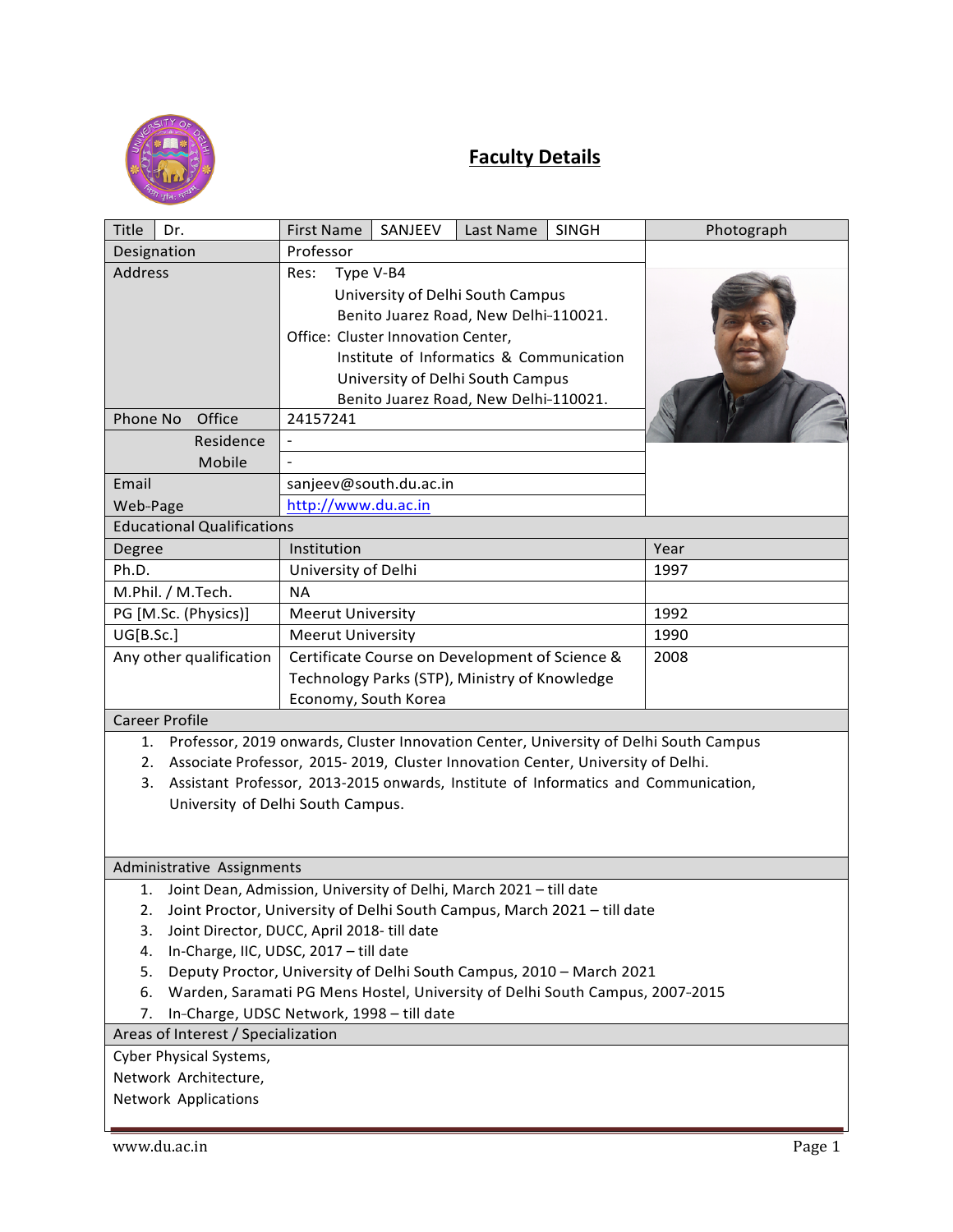Subjects Taught

M.Sc. (Informatics):

ITCC-204: Applied Machine Learning – (II Sem) ITOE-205: IT Policy & Framework - (II Sem)

ITCC-303: IT Planning Management - (III Sem)

ITCC-403: Project - (IV Sem)

ITEC-404: Health Informatics (IV Sem)

Research Guidance

*List against each head (If applicable)*

- *1. Supervision of awarded Doctoral Thesis: 04*
- *2. Supervision of Doctoral Thesis, under progress: 05*
- *3. Supervision of awarded M.Phil dissertations: NA*
- *4. Supervision of M.Phil dissertations, under progress: NA*

Publications Profile (last 5 Years)

*List against each head (If applicable) (as Illustrated with examples)*

- *1. Books (chapters):* "*Planning & Developing Cross Cultural Collaboration in Web Based ICT Education*", in 'Navigating Innovations', edited by Prof. Dietrich Brandt, 2003.
- 2. *"ICT: Platform for India-Japan Global Partnership", Japan Foundation, 2007.*

*Research papers published in Refereed/Peer Reviewed Journals: 15 (including the following) Research papers published in Academic Journals other than Refereed/Peer Reviewed Journals: 15*

*Research papers published in Refereed/Peer Reviewed Conferences: 13 Research papers Published in Conferences/Seminar other than Refereed/Peer Reviewed Conferences: NIL*

*Other publications (Edited works, Book reviews, Festschrift volumes, etc.) NIL*

Peer Reviewed Journals (in the last three years)

- A reservoir computing approach for forecasting and regenerating both dynamical and time-delay *controlled financial system behaviour, Research Article | published (2021) PLOS ONE, https://doi.org/10.1371/journal.pone.0246737*
- MIMO/Diversity Antenna with Neutralization Line for WLAN Applications, (2021) MAPAN, 1-10.
- Low-profile 2.4/5.8 GHz MIMO/diversity antenna for WLAN applications. Journal of Electromagnetic *Waves and Applications, 34(9), (2020) 1283-1299*
- Analysis of rice nuclear-localized seed-expressed proteins and their database (RSNP-DB). Sci *Rep 10, 15116 (2020). https://doi.org/10.1038/s41598-020-70713-8*
- Broadband CPW-fed circularly polarized antenna for IoT-based navigation system, International Journal of Microwave and Wireless Technologies, Volume-11, (2019) Pages 835-843, *https://doi.org/10.1017/S1759078719000461*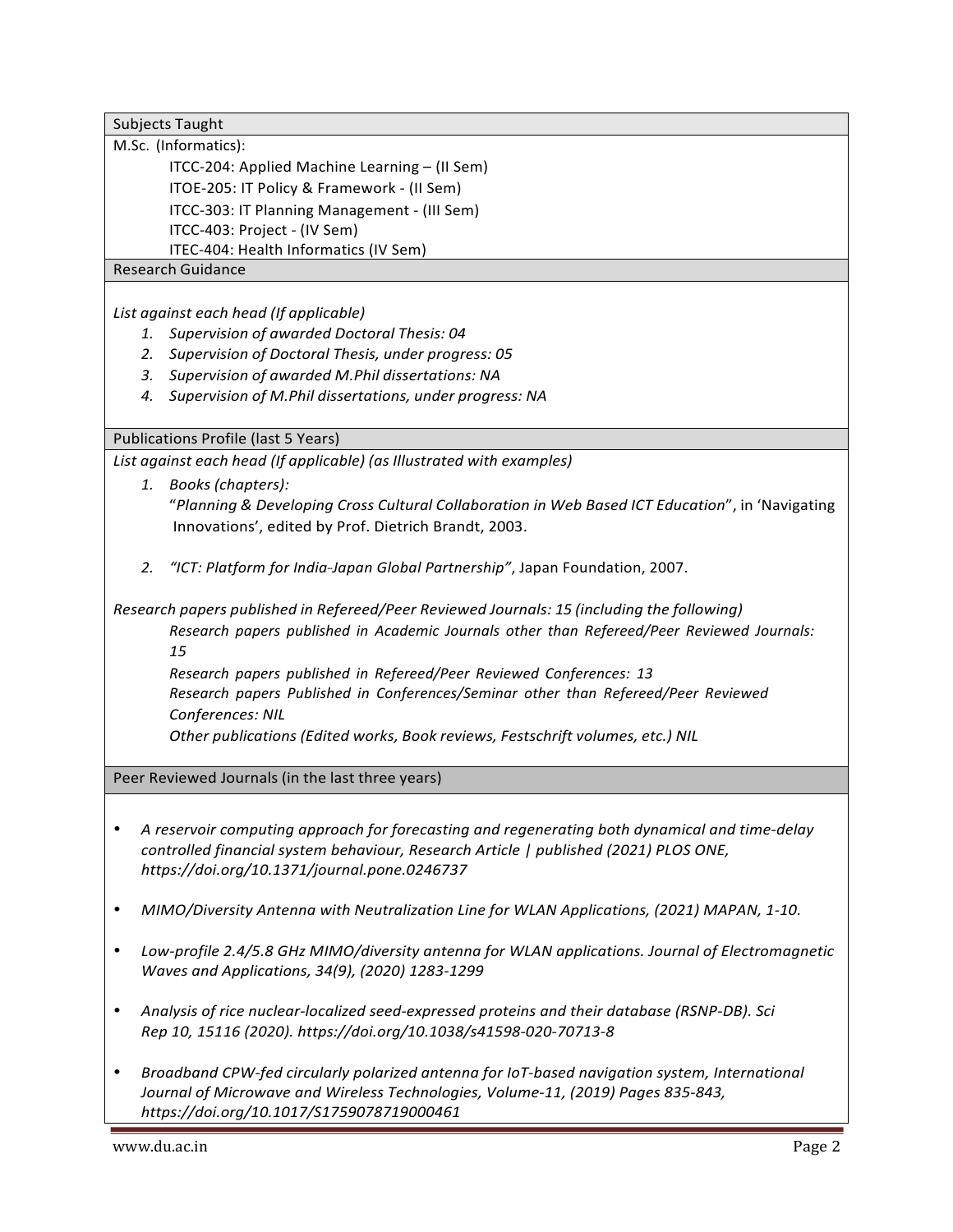• CPW-fed Ultra-Wideband dual sense circularly polarised slot antenna Progress in Electromagnetic *Research C, Volume-94, (2019), Pages 219-231, https://doi.org/10.2528/PIERC19052005*

## Research Projects (Major Grants/Research Collaboration)

- *MHRD/MOE sponsored project Samarth, 2019-2024, Evolutionary Process Automation Engine for Universities and Higher Education Institutions (Major)* – 2019-2024
- National Project Implementation Unit (NPIU), Ministry of Education sponsored project, *Implementation of Non-Saas, under SAMARTH Evolutionary Process Automation Engine for Universities and Higher Education Institutions (Major) - 2020-2021*

Awards and Distinctions

- Appreciation Award, Delhi Police 2018
- Tux Hero, Linux Asia, 2006

Association With Professional Bodies

- Member, Association of Learning Technologies (ALT), UK.
- Panel Member, Linux Asia Forum.
- Member, National IT Committee, FICCI.
- Member, Restructuring Committee, FICCI.
- Expert Member, EPFO Restructuring Committee, Govt. of India.
- Expert Member, Internet Committee, DSIR, Govt. of India.
- Member, IT Committee, Indian Council for Social Science Research (ICSSR).
- Member, Expert Advisory Board, Vittal Centre for Management & Governance Informatics.
- Life Member, Semiconductor Society India.

Other Activities